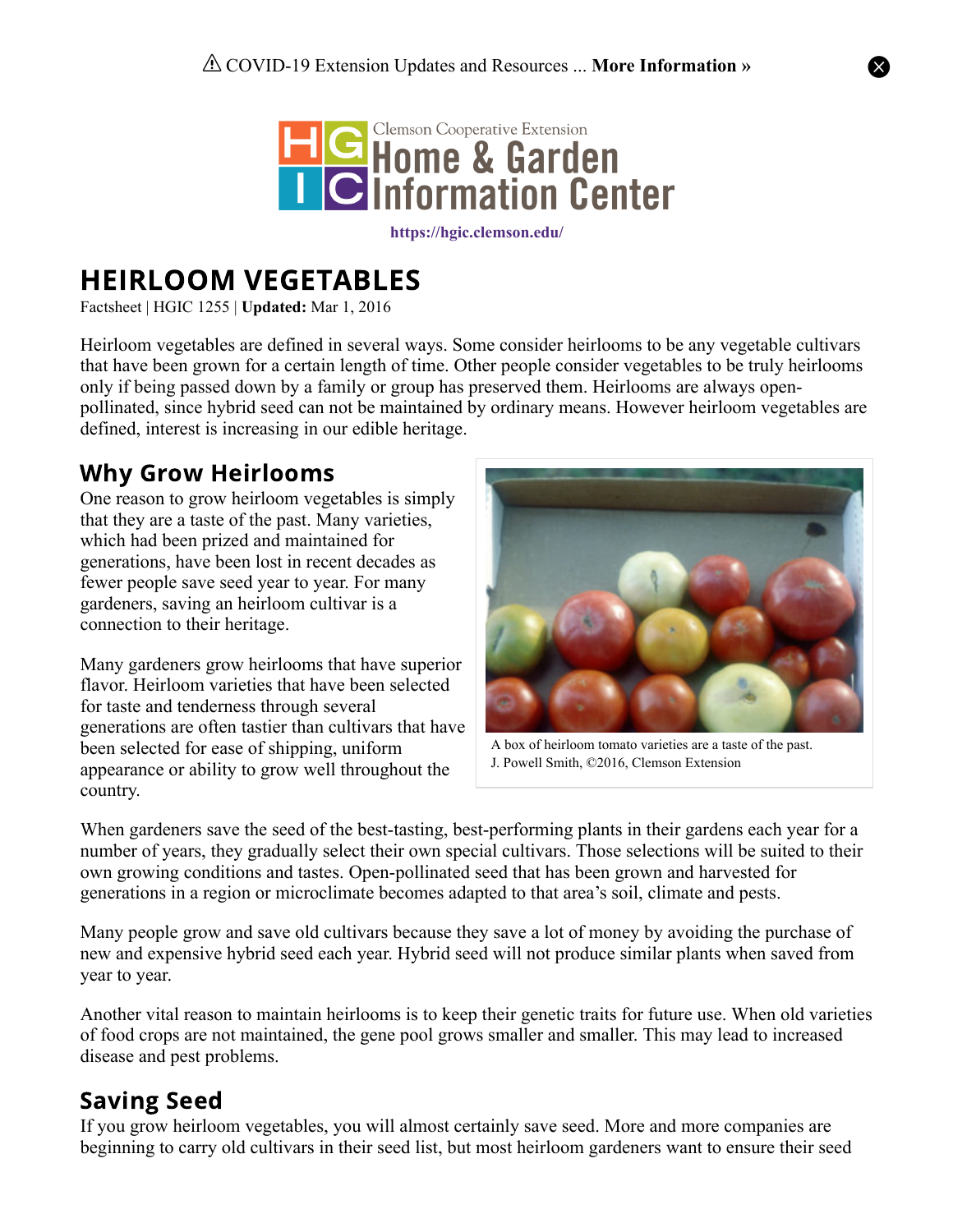supply against changes in fashion. Many also feel that saving their own seed gives them more connection to the entire process of growth and regeneration.

Do not try to save seed from hybrid vegetables. It will not produce plants the same as those from which it is collected. Saving seed can duplicate open-pollinated cultivars, if the crop is not allowed to cross with other strains of related vegetables.

There are several ways that home gardeners can maintain their seed stock without unwanted crossing.

Some vegetables are mainly self-pollinating; their seeds will produce plants like the parent plant that produced the seeds. Beans, peas and peanuts, lettuce, eggplant, peppers, and tomatoes are usually selfpollinating. Insects occasionally cross them, so plant them with at least 10 feet between varieties. Beans and tomatoes are very popular as heirloom vegetables partly because they are easily maintained true to type. Vegetables that are cross-pollinated by insects or by wind need to be isolated or raised at a considerable distance from other varieties. This distance may need to be several hundred yards or more, depending on the crop. Onions, cucumbers, corn, pumpkins, squash, broccoli, beets, carrots, cabbage, cauliflower, melons, radishes, spinach, Swiss chard, and turnips are all insect-or wind-pollinated. In a small garden, the easiest way to ensure purity is to grow not more than one variety of a species at a time. If your goal in raising an heirloom variety is to preserve it, you do not want it to cross with something else.

One way to isolate cultivars is to grow them in separate screened cages, or to cover individual flowers with bags and hand-pollinate them. Another method is called time isolation. Time plantings so that different varieties are not flowering at the same time and so cannot pollinate each other. Choose plants to save seed from before you harvest the rest of the crop to eat. You should choose the healthiest, most productive, and most flavorful plants to save for seed. Make sure that you label them clearly for seed to avoid temptation.

Allow seeds to ripen fully before they are harvested. Mature seeds are more likely to grow well than seeds harvested too soon. Strong, healthy plants produce healthier seeds than seed from weak, stressed plants.

Warm, dry conditions while seed matures increases their storage life. It is best to harvest your seeds and bring them inside for final drying as soon as they are fully mature and dry, especially if rains threaten

Most vegetable seeds remain viable for three to five years when stored properly. Place thoroughly dry seed in a tightly closed glass jar and keep the jar in a cool dry location. Put silica gel packets in with the seed to help keep it dry. You can add diatomaceous earth to seed to help prevent insect damage. Store seed in the refrigerator to further increase its life expectancy. To test for germination, sprout seeds between moist paper towels; if germination is low, either discard the seeds or plant extra to give the desirable number of plants.

*Long-lived* seeds include beets; all cabbage relatives such as broccoli, cauliflower, collards, and kale; cucumber; lettuce; melons; peppers; sunflower; tomato; and turnip. If you keep them cool and dry, these seeds should maintain good viability for five years or more.

*Medium-lived* seeds include beans, carrot, chard, eggplant, parsley, peas, pumpkin, and squash. These, properly stored, should last at least three years.

*Short-lived* seeds can only be depended on to last to the next growing season. This list includes corn, leek, onion, and spinach seed.

#### Beans

Beans of all kinds are very popular heirloom vegetables. There are thousands of cultivars, with huge variations in taste, size, color and markings, and climate adaptability.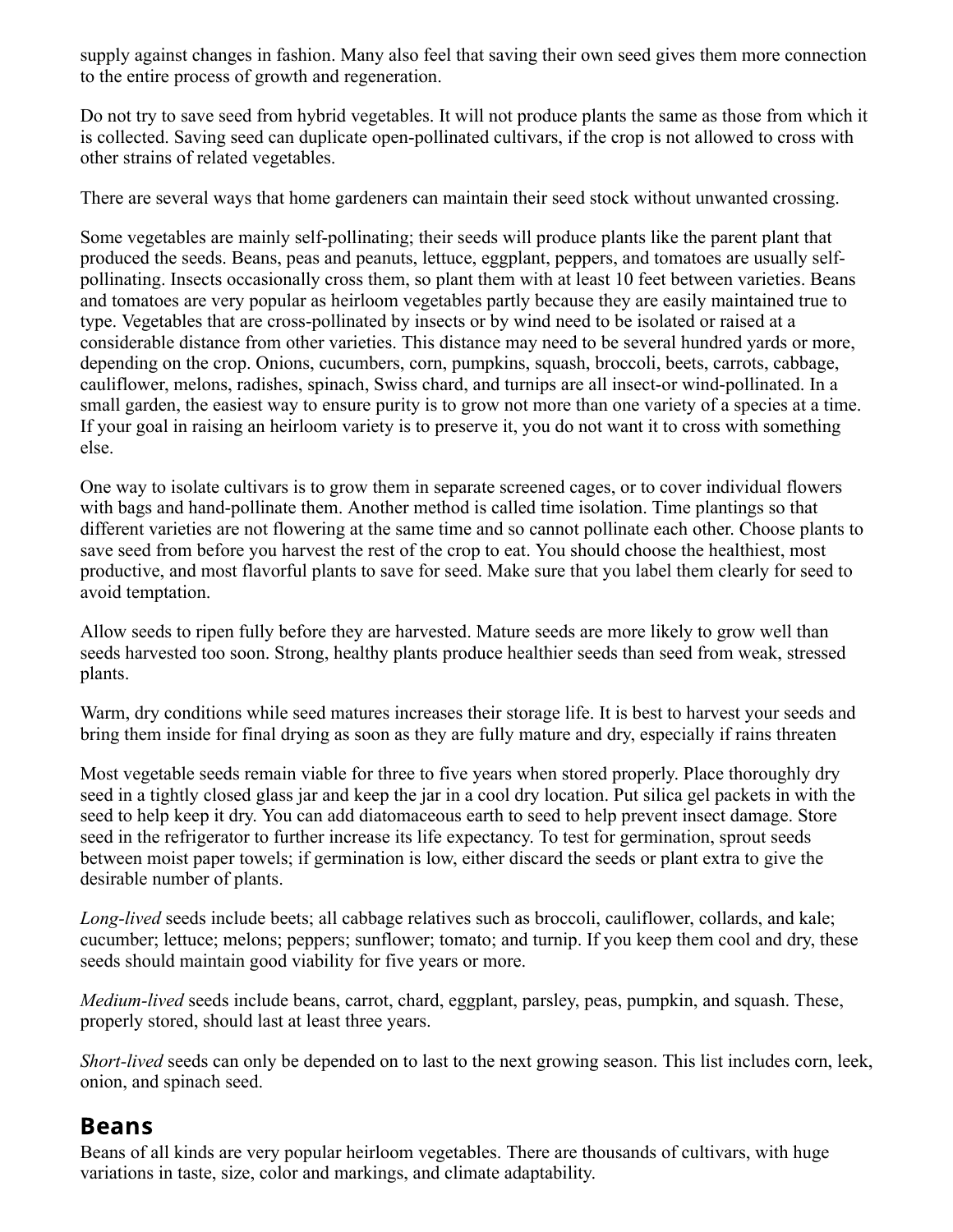Beans are usually not cross-pollinated. Separate plantings by enough distance to avoid having their vines intertwine. Allow the seed to thoroughly mature on the vine. Pull the entire plant and place it in the shade to dry out for one to two weeks. Bring inside to finish drying if rain threatens. Shell and store in a cool, dry area in a paper bag. Bean and cowpea seeds will keep for three or more years.

# Lima & Butter Beans

- 'Christmas Lima' does well in hot, humid climates. Climbing vines produce large seeds that are white with maroon streaks and have a wonderful flavor.
- 'Jackson Wonder Bush' is a productive and drought-tolerant 1880s vintage heirloom from Georgia. Purple and black mottling. 66 days.
- 'Red Calico Butterbeans' are a hardy and prolific variety with a dark burgundy seed coat. This butterbean has been maintained by the Thweat family in Tennessee since 1794.
- 'Snow on the Mountain' is a beautiful, heavyproducing pole lima from the 1800s. It has deep maroon seeds with white markings.

# Pole, Snap & Dry Beans

- 'Cherokee Trail of Tears Pole' These heirloom pole beans were carried by Cherokee Indians on the "Trail of Tears." Purple-striped pods with shiny black seeds.
- 'Greasy Cutshort Pole' has leaves that are shiny, giving a greasy appearance. Good eaten as snap beans.
- 'Jacob's Cattle' is a small, pretty bean, purewhite with deep maroon splashes. Excellent quality for baking and soups.
- 'Purple Pod Pole' was discovered in the Ozark Mountains by Henry Fields in the 1930's. They grow 6 feet tall with tender and round 5-7 inch string-less pods. They turn green when cooked.



Red Calico Butterbeans have been maintained by the Thweat family in Tennessee since 1794. J. Powell Smith, ©2016, Clemson Extension



Purple Pod Pole beans turn green when cooked. J. Powell Smith, ©2016, Clemson Extension

- 'Rattlesnake Pole' has purple-streaked 7-inch green pods that curl like snake. The buff-colored beans with black stripes are good as shell beans or snaps. Vines grow 10 feet tall.
- 'Tongues of Fire' is an early snap bean with beige and brown markings. Excellent flavor.

# Corn

All corn is wind-pollinated and will readily cross with other varieties. Varieties should be widely separated, from 600 feet to over half a mile to ensure purity. You can also save seed by bagging the ears that you want to save for seed and hand-pollinating them, or by growing cultivars that will be separated by blooming time. You should always grow at least 200 corn plants in a large block when saving seed.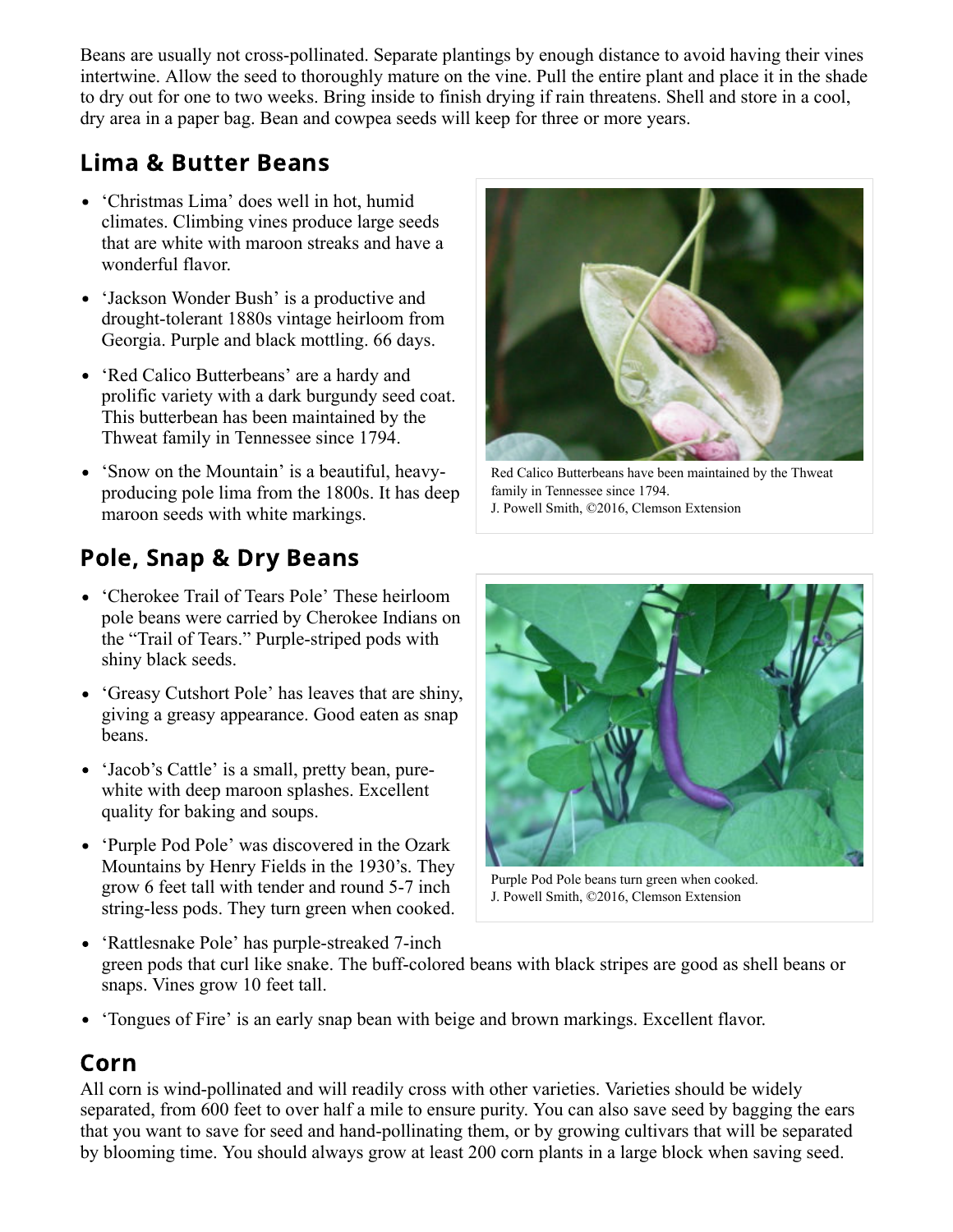Save seed from 50 ears of different plants to reduce inbreeding depression. Let the seed dry thoroughly on the plant and then dry further once husked. Seed lasts only one year.

- 'Bloody Butcher' is a flint corn used for flourmaking or decoration. The ears are bright red.
- 'Country Gentleman' is a popular old-fashioned shoe peg variety with irregularly spaced white kernels.
- 'Golden Bantam' was first introduced in 1902. This is the corn all others were compared to.
- 'Strawberry Popcorn' an old variety, grows 2-to 3- inch ears that are excellent for decorations in the fall, then popping in the winter.
- 'Stowell's Evergreen' was the standard, lateseason white sweet corn before 'Silver Queen.' Ears are 8 to 9 inches long.



Bloody Butcher Corn is used for decoration and flour making. J. Powell Smith, ©2016, Clemson Extension

### Cucumbers

There are many different forms of cucumbers that are rarely seen in stores. Cucumbers are crosspollinated by insects. So if you want to save cucumber seed, plant only one variety. Let the fruits hang on the vine until ripe (skin becomes yellowish and hard). Then handle like the process for tomatoes given below.

- 'Lemon' produces many lemon-colored and lemon-shaped fruit on fast-growing vines.
- 'White Wonder' is an old variety that matures to an ivory white color. The 7-inch fruit are easy see at harvest.

#### Lettuce

Cut off seed stalks when fluffy in appearance, just before all the seeds are completely dried. Seeds will fall off the stalk and be lost if allowed to mature on the plant.

- 'Deer Tongue' is a pre-1900 heirloom that is named for its pointed leaves and thick mid-rib. It is heattolerant and slow-bolting.
- 'Tennis-ball' was a very popular lettuce in the vegetable garden at Monticello. Tennis-ball lettuce has been grown since the late 18th century, and it is the parent of Boston lettuce types.

#### Melons

Treat melons in the same way as cucumbers.

- 'Hearts of Gold' is a very popular old-timer. The 3-pound melons have thick, fine-grained flesh with spicy flavor. Flesh is salmon-orange in color.
- 'Jenny Lind' grows to 1 to 2 pounds with sweet, lime-green flesh. An heirloom from New Jersey, it was named in 1846.

#### Potatoes

Potatoes are popular heirloom vegetables. There are many unusual colors, shapes, and flavors that are seldom found at the grocery store. Heirloom potatoes are saved from year to year as tubers, and so are very easy to maintain true to name.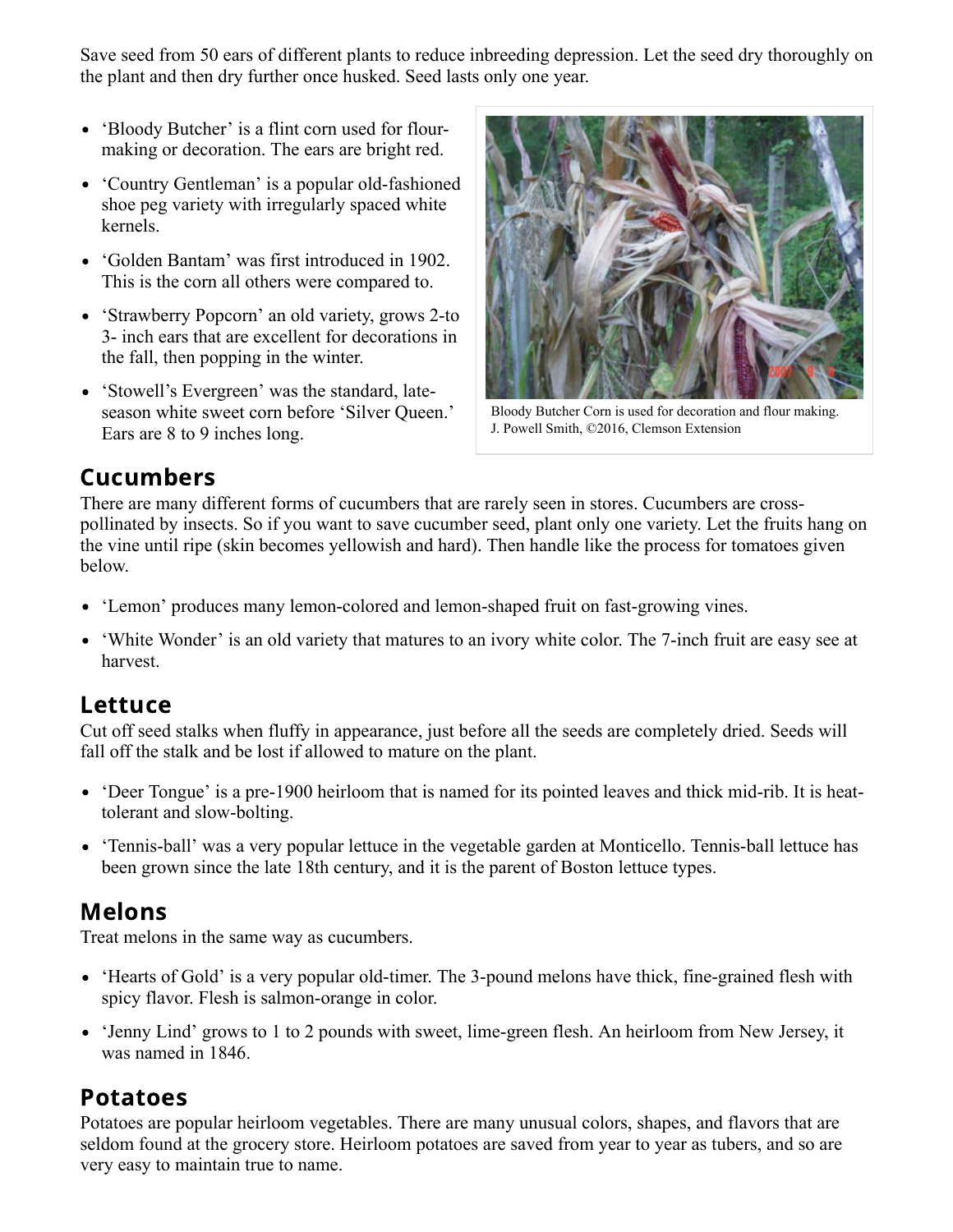- 'Ruby Crescent Fingerling' has small tubers between 2 and 6 inches long. Ruby-red skin covers deep yellow flesh.
- 'Russian Banana' is a fingerling potato that is yellow-fleshed with a pleasantly waxy texture. It varies from finger-size up to the size of an actual banana.
- 'Yellow Finns' are medium-size, with yellow skin and yellow flesh.

# Okra

Okra pods should be left on the stalk until brown and well-matured. Remove the pods and place them in the shade until thoroughly dried. It is best to store okra seed in the pod until ready for planting.

- 'Burgundy' has deep burgundy pods that are 6 inches long. It gets 4 feet tall, and the pods are tender when cooked.
- 'Longhorn' has long pods that are tender up to 6 or 8 inches long. It dates from the 1880s.

# Peppers, Sweet & Chili

Peppers are usually self-pollinating. Insect cross-pollination does occur sometimes, and if it does, hot bell peppers can result, since the gene for hotness is dominant. If grown closer than 500 feet apart, plants must be caged or bagged to prevent spicy surprises in future years.

Peppers should be allowed to ripen until they become red. Cut the pepper pod in half and scrape the seed onto a piece of paper. Spread out the seed and dry thoroughly before placing in a storage container. Wash your hands thoroughly with soapy water after harvesting the pepper seeds, since the residues will burn eyes and lips for hours after contact.

### Southern Peas or Cowpeas

Southern peas are handled in the same way as beans.

- 'Calico Crowder' is a medium-sized, heirloom, climbing crowder pea, white with maroon splotches, good fresh or dried. 70 days.
- 'Kreutzer' is an excellent cowpea which produces quantities of attractive beige-andbrown cowpeas with darker-brown specks.
- 'Pink-Eye Purple-Hull' has cream-colored seeds with maroon eyes in pods which turn purple at maturity. Vigorous, heat-loving and droughttolerant plants with little vining.
- 'Washday' is so named because they cooked up fast on busy washdays. This tan-yellow variety is a good yielder that makes a tasty soup. It is a half-runner type from the 1800s.



Calico Crowder peas are delicious fresh or dried. J. Powell Smith, ©2016, Clemson Extension

# Squash & Pumpkins

Winter and summer squash and pumpkins are all related. Crossing readily occurs between varieties of the same species. No crossing occurs between different species. Grow only one variety of the same species, and separate by ½ mile or hand pollinate to maintain purity. The commonly grown species are: banana, buttercup, cushaw and hubbard squash (*Cucurbita maxima*); butternut squash (*Cucurbita moschata*);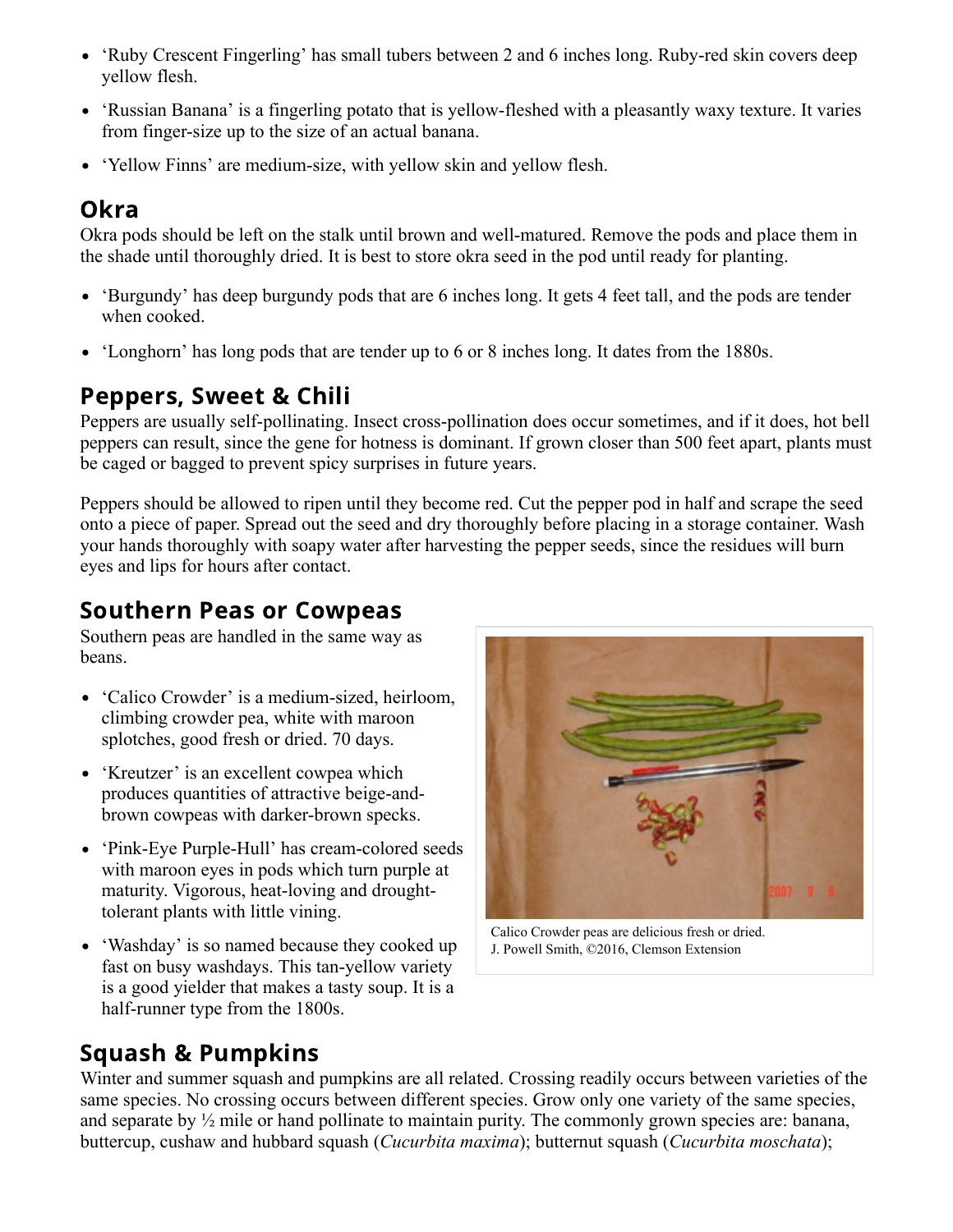acorn, crookneck, and scallop squash, zucchinis and most pumpkins (*Cucurbita pepo*); and Mexican gourd (*Cucurbita ficifolia*).

When the outer covering of the squash is so hard that it cannot be dented with your fingernail, the seeds are generally mature. Split the squash fruit open, scoop out the seed and wash until all pulp is removed. Spread out on newspaper to dry.

'Cushaw Green-Striped Squash' (*C. mixta*) has good-sized white fruits with green stripes and long, curved necks. It is good for pies and baking. Drought-tolerant and a good keeper.

# Pumpkins & Related Squash (Cucurbita pepo)

- 'Connecticut Field' is an old standard in field pumpkins. Large 20 to 35 pounds.
- 'Rouge Vif d'Etampes' is also known as the Cinderella pumpkin. This French heirloom pumpkin is productive and beautiful. The fruits are flat, burnt orange to red, and deeply ridged, ranging from 1 to 2 feet across.
- 'Small Sugar' is a sweet, tasty pumpkin to 9 inches across, on short, space-saving vines.

# Tomatoes

Tomatoes are self-pollinators and are usually not cross-pollinated. Only the potato leaf varieties must be separated. In order to save the seeds, pick fruit from desirable plants when ripe. Cut fruit and squeeze out pulp into a container.

Add a little water and let ferment two to four days at room temperature, stirring occasionally. When seeds settle out, pour off pulp and spread seeds in a thin layer to dry thoroughly. Store in an envelope or glass jar in a cool, dry place. Properly stored seeds will remain viable for four to 10 years.

- 'Arkansas Traveler' produces medium-sized, dark-pink tomatoes on heat-tolerant vines.
- 'Brandywine' is the most famous heirloom tomato. This Amish heirloom originated in Chester County, PA, in 1885. The flavor and texture are superb. Fruit quality stays high late



Brandywine tomatoes is known for its superb flavor and texture. J. Powell Smith, ©2016, Clemson Extension

in the season. The plant often appears disease-resistant. This "potato-leaf" variety makes a half to a pound pinkish-red fruits.

- 'Cherokee Purple' is one of the most widely adapted of the "purple" or "black" tomatoes. The flesh inside is brick red and soft, and it has good flavor. Pinkish-brownish-purplish delicious fruits on indeterminate vines.
- 'Georgia Streak' is a yellow and red beefsteak indeterminate heirloom from Georgia. Makes greatlooking slices for summer salads.
- 'Mortgage Lifter' produces pink to red, medium-sized to large fruit. Also called Radiator Charlie's Mortgage Lifter.
- 'Yellow Pear' has prolific vines that produce loads of 1- to 2- inch pear-shaped fruits with good flavor.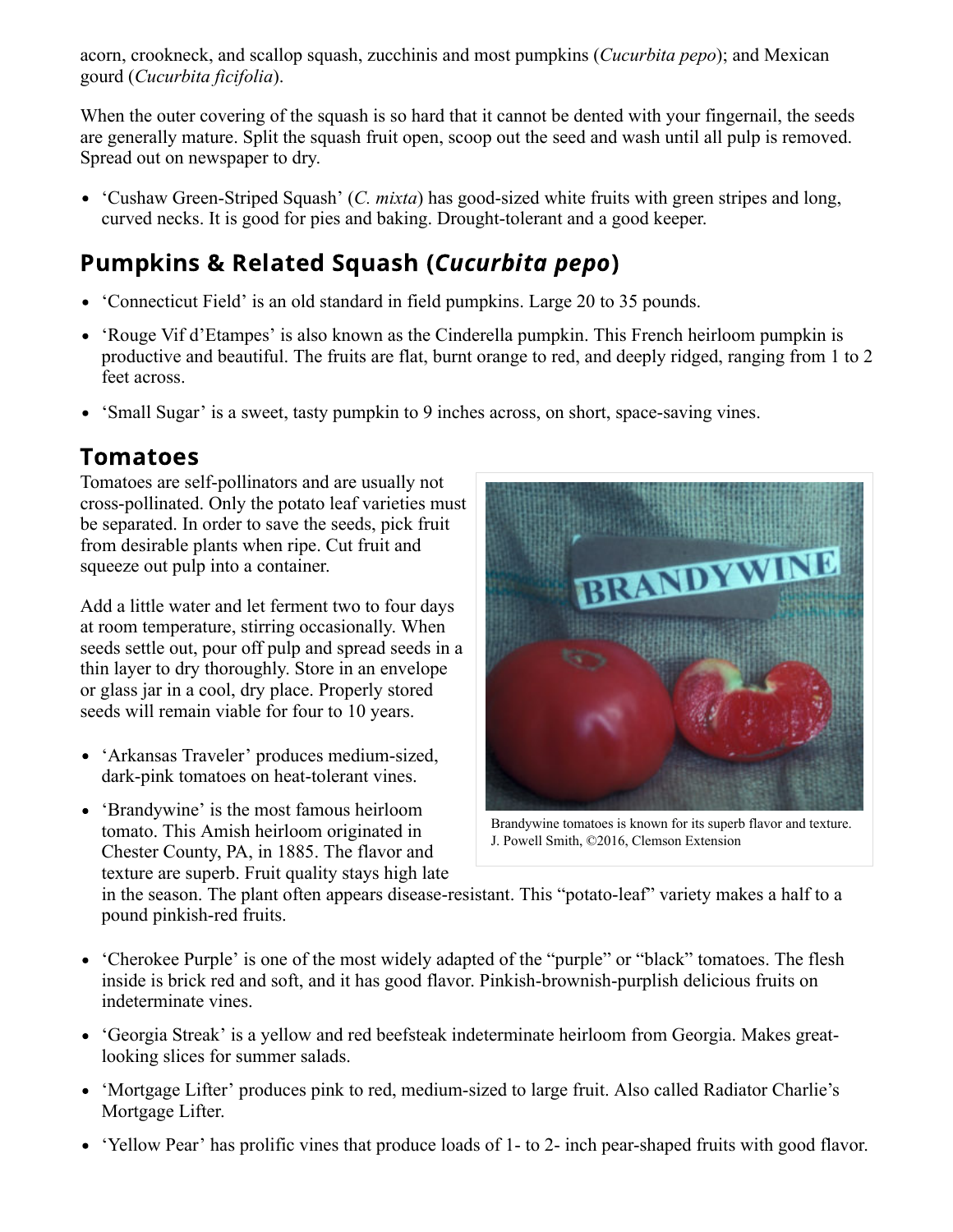# Watermelons

• 'Moon & Stars' is another heirloom from the Amish. These 15- to 30- pounds melons have sweet red-pink flesh. The dark green rind is covered with bright yellow spots. The leaves of the plants are also spotted.



This tomato variety was developed by M.C. Byles of West Virginia in the 1940's. He sold the plants for \$1.00 each and was able to pay off his \$6,000 mortgage in six years. J. Powell Smith, ©2016, Clemson Extension



The Moon and Stars watermelon has characteristic yellow spots that gives this variety its name. Barbara H. Smith, ©2016 HGIC, Clemson Extension

If this document didn't answer your questions, please contact HGIC at **[hgic@clemson.edu](mailto:hgic@clemson.edu)** or 1-888-656- 9988.

#### Original Author(s)

**[Karen Russ](https://hgic.clemson.edu/author/karen-russ/)**, Former HGIC Horticulture Specialist, Clemson University **[David Bradshaw](https://hgic.clemson.edu/author/david-bradshaw/)**, PhD, Emeritus Faculty, Clemson University

#### Revisions by:

**[Barbara H. Smith](https://hgic.clemson.edu/author/barbar6/)**, HGIC Horticulture Extension Agent, Clemson University

*This information is supplied with the understanding that no discrimination is intended and no endorsement of brand names or registered trademarks by the Clemson University Cooperative Extension Service is implied, nor is any discrimination intended by the exclusion of products or manufacturers not named. All recommendations are for South Carolina conditions and may not apply to other areas. Use pesticides only according to the directions on the label. All recommendations for pesticide use are for South Carolina only and were legal at the time of publication, but the status of registration and use patterns are subject to change by action of state and federal regulatory agencies. Follow all directions, precautions and restrictions that are listed.*